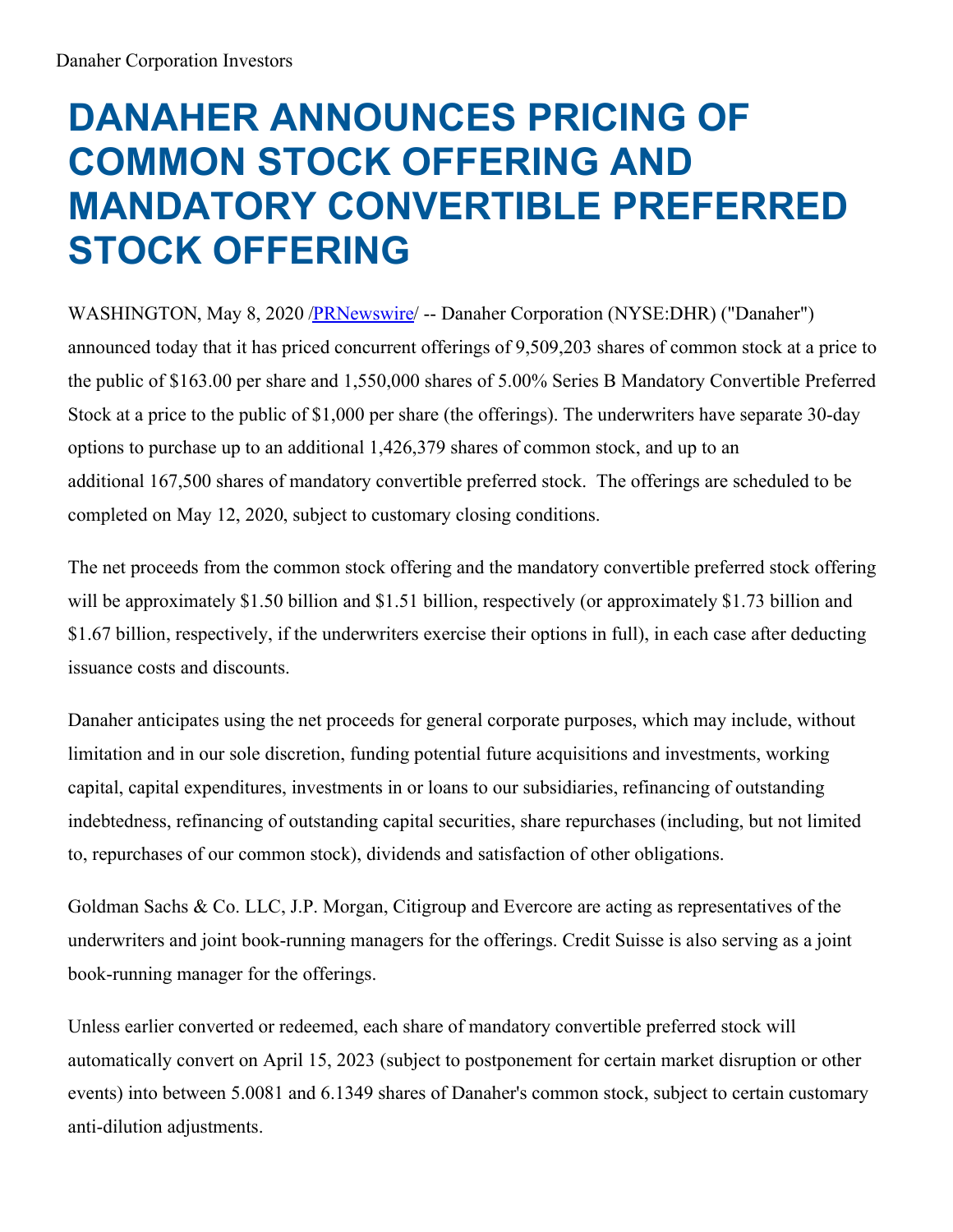Dividends on the mandatory convertible preferred stock will be payable on a cumulative basis when, as and if declared by Danaher's board of directors, at an annual rate of 5.00% on the liquidation preference of \$1,000 per share. If declared, these dividends will be paid in cash or, subject to certain limitations, in shares of Danaher's common stock or in a combination of cash and shares of Danaher's common stock, at Danaher's election, on January 15, April 15, July 15 and October 15 of each year, commencing on July 15, 2020 and continuing to, and including, April 15, 2023.

The offerings are being made pursuant to an effective shelf registration statement on file with the U.S. Securities and Exchange Commission. Each offering is being made only by means of a prospectus supplement relating to such offering and the accompanying base prospectus. An electronic copy of each prospectus supplement, together with the accompanying prospectus, will be available on the SEC's website at [www.sec.gov](http://www.sec.gov). Alternatively, copies of each prospectus supplement and accompanying prospectus relating to either offering can be obtained by contacting: Goldman Sachs & Co. LLC, Attention: Prospectus Department, 200 West Street, New York, New York 10282, Telephone: 1-866-471- 2526, Email: [prospectus-ny@ny.email.gs.com](mailto:prospectus-ny@ny.email.gs.com); J.P. Morgan Securities LLC, c/o Broadridge Financial Solutions, 1155 Long Island Avenue, Edgewood, New York 11717, Telephone: (866) 803-9204, Email: [prospectus-eq\\_fi@jpmchase.com](mailto:prospectus-eq_fi@jpmchase.com); Citigroup Global Markets Inc., c/o Broadridge Financial Solutions, 1155 Long Island Avenue, Edgewood, New York 11717, Telephone: 1-800-831-9146; and Evercore Group L.L.C., Attention: Equity Capital Markets, 55 East 52nd Street, 36th Floor, New York, NY 10055, Telephone: 888-474-0200, Email: [ecm.prospectus@evercore.com](mailto:ecm.prospectus@evercore.com).

This press release shall not constitute an offer to sell, or the solicitation of an offer to buy, the common stock, the mandatory convertible preferred stock or any other securities, nor shall there be any offer, solicitation or sale of any security mentioned in this press release in any state or jurisdiction in which such offer, solicitation or sale would be unlawful prior to registration or qualification under the securities laws of any such state or jurisdiction.

## **ABOUT DANAHER**

Danaher is a global science and technology innovator committed to helping its customers solve complex challenges and improving quality of life around the world. Its family of world class brands has leadership positions in the demanding and attractive health care, environmental and applied end-markets. With more than 20 operating companies, Danaher's globally diverse team of approximately 67,000 associates is united by a common culture and operating system, the Danaher Business System, and its Shared Purpose, *Helping Realize Life's Potential*.